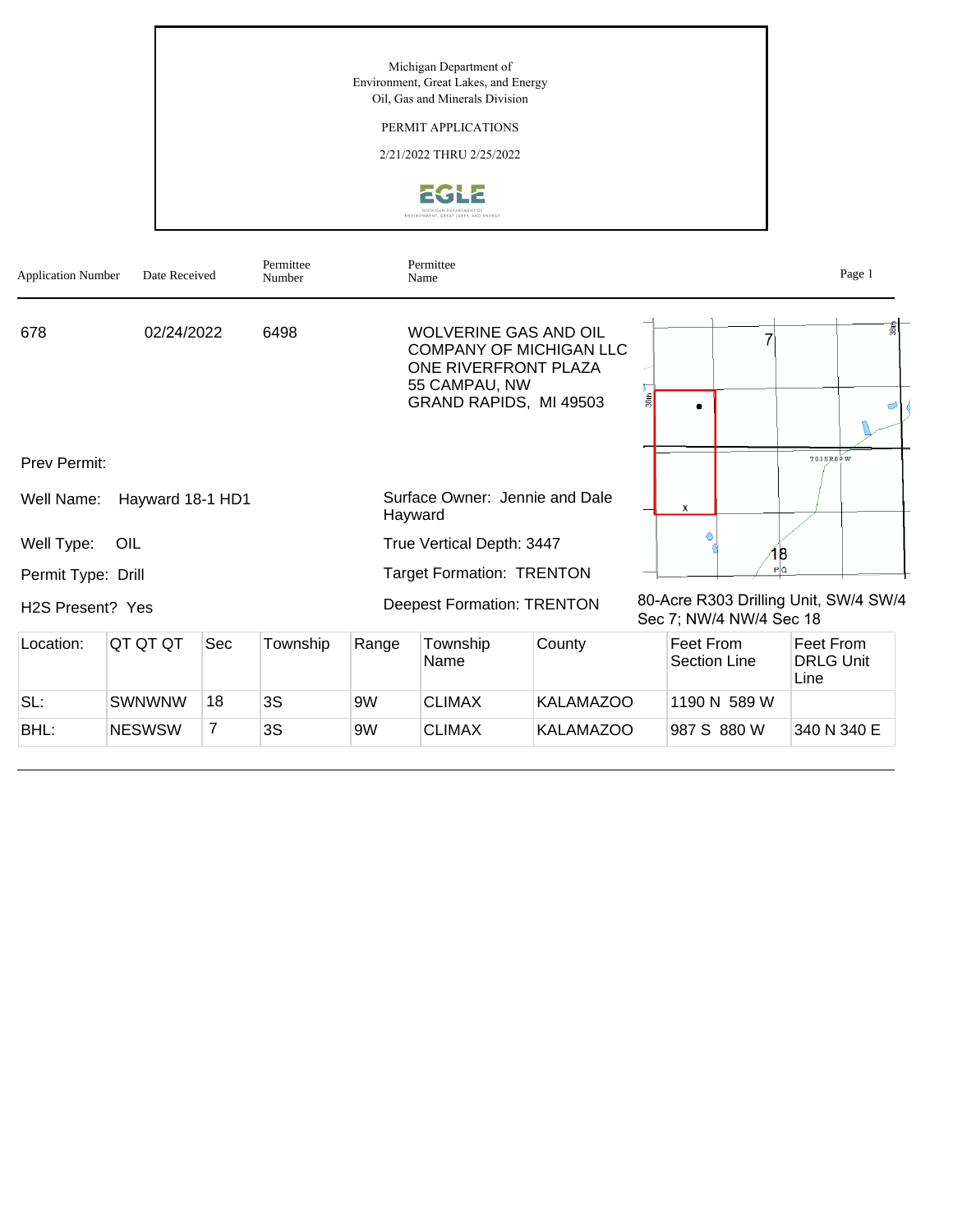Michigan Department of Environment, Great Lakes, and Energy Oil, Gas and Minerals Division

PERMIT LIST

2/21/2022 THRU 2/25/2022



| Permit Number      | <b>Issue Date</b>               |     | Permittee<br>Number | Permittee<br>Name                                                                                                                                     |                                                                                                  |                  |        | Page 1                               |                                       |
|--------------------|---------------------------------|-----|---------------------|-------------------------------------------------------------------------------------------------------------------------------------------------------|--------------------------------------------------------------------------------------------------|------------------|--------|--------------------------------------|---------------------------------------|
| 61597              | 2/23/2022                       |     | 6498                | <b>WOLVERINE GAS AND OIL</b><br>38 <sup>th</sup><br><b>COMPANY OF MICHIGAN LLC</b><br>ONE RIVERFRONT PLAZA 55<br>CAMPAU, NW<br>GRAND RAPIDS, MI 49503 |                                                                                                  |                  |        |                                      |                                       |
|                    | API Well No: 21-077-62035-00-00 |     |                     |                                                                                                                                                       |                                                                                                  |                  |        |                                      |                                       |
| Prev Permit:       |                                 |     |                     |                                                                                                                                                       |                                                                                                  |                  |        | 17                                   |                                       |
| Well Name:         | BAILEY 17-1 HD1                 |     |                     | Surface Owner: Jerry and Roberta<br>M. Bailey                                                                                                         |                                                                                                  |                  |        |                                      | 40th                                  |
| Well Type:         | Oil Well                        |     |                     |                                                                                                                                                       | True Vertical Depth: 3451FT                                                                      |                  |        |                                      |                                       |
| Permit Type: Drill |                                 |     |                     |                                                                                                                                                       | <b>Target Formation: TRENTON</b>                                                                 |                  |        | 80-Acre Drilling Unit with statutory |                                       |
| H2S Present? Yes   |                                 |     |                     |                                                                                                                                                       | <b>Deepest Formation: TRENTON</b>                                                                |                  | Sec 17 | pooling (Order 04-2021), W/2 SW/4    |                                       |
| Location:          | QT QT QT                        | Sec | Township            | Range                                                                                                                                                 | Township<br>Name                                                                                 | County           |        | Feet From<br><b>Section Line</b>     | Feet From<br><b>DRLG Unit</b><br>Line |
| SL:                | <b>SWSESW</b>                   | 17  | 3S                  | 9W                                                                                                                                                    | <b>CLIMAX</b>                                                                                    | <b>KALAMAZOO</b> |        | 613 S 1454 W                         |                                       |
| BHL:               | <b>NENWSW</b>                   | 17  | 3S                  | 9W                                                                                                                                                    | <b>CLIMAX</b>                                                                                    | <b>KALAMAZOO</b> |        | 2295 S 845 W                         | 340 N 474 E                           |
| 61598              | 2/24/2022                       |     | 8139                |                                                                                                                                                       | <b>MUSKEGON OPERATING</b><br><b>COMPANY LLC</b><br>1425 S MISSION RD<br>MOUNT PLEASANT, MI 48858 |                  |        | Mount Forest                         |                                       |
|                    | API Well No: 21-017-63077-00-00 |     |                     |                                                                                                                                                       |                                                                                                  |                  |        |                                      |                                       |
| Prev Permit:       |                                 |     |                     |                                                                                                                                                       |                                                                                                  |                  |        | 17<br>٠                              |                                       |
| Well Name:         | BODRIE 1-17                     |     |                     |                                                                                                                                                       | Surface Owner: Brad & Helen Bodrie                                                               |                  |        |                                      |                                       |
| Well Type:         | Oil Well                        |     |                     |                                                                                                                                                       | True Vertical Depth: 3650FT                                                                      |                  |        |                                      |                                       |
| Permit Type: Drill |                                 |     |                     |                                                                                                                                                       | <b>Target Formation: DUNDEE</b>                                                                  |                  |        | Cody Este                            |                                       |
| H2S Present? Yes   |                                 |     |                     | <b>ANHY</b>                                                                                                                                           | <b>Deepest Formation: DETROIT RIVER</b>                                                          |                  | 17     | 40-acre Drilling Unit, NW/4 SW/4 Sec |                                       |
| Location:          | QT QT QT                        | Sec | Township            | Range                                                                                                                                                 | Township<br>Name                                                                                 | County           |        | Feet From<br><b>Section Line</b>     | Feet From<br><b>DRLG Unit</b><br>Line |
| SL:                | <b>NENWSW</b>                   | 17  | 17N                 | 3E                                                                                                                                                    | <b>MOUNT</b><br><b>FOREST</b>                                                                    | <b>BAY</b>       |        | 2283 S 916 W                         |                                       |

FOREST

BAY 2283 S 916 W 330 N 405 E

BHL: NENWSW 17 17N 3E MOUNT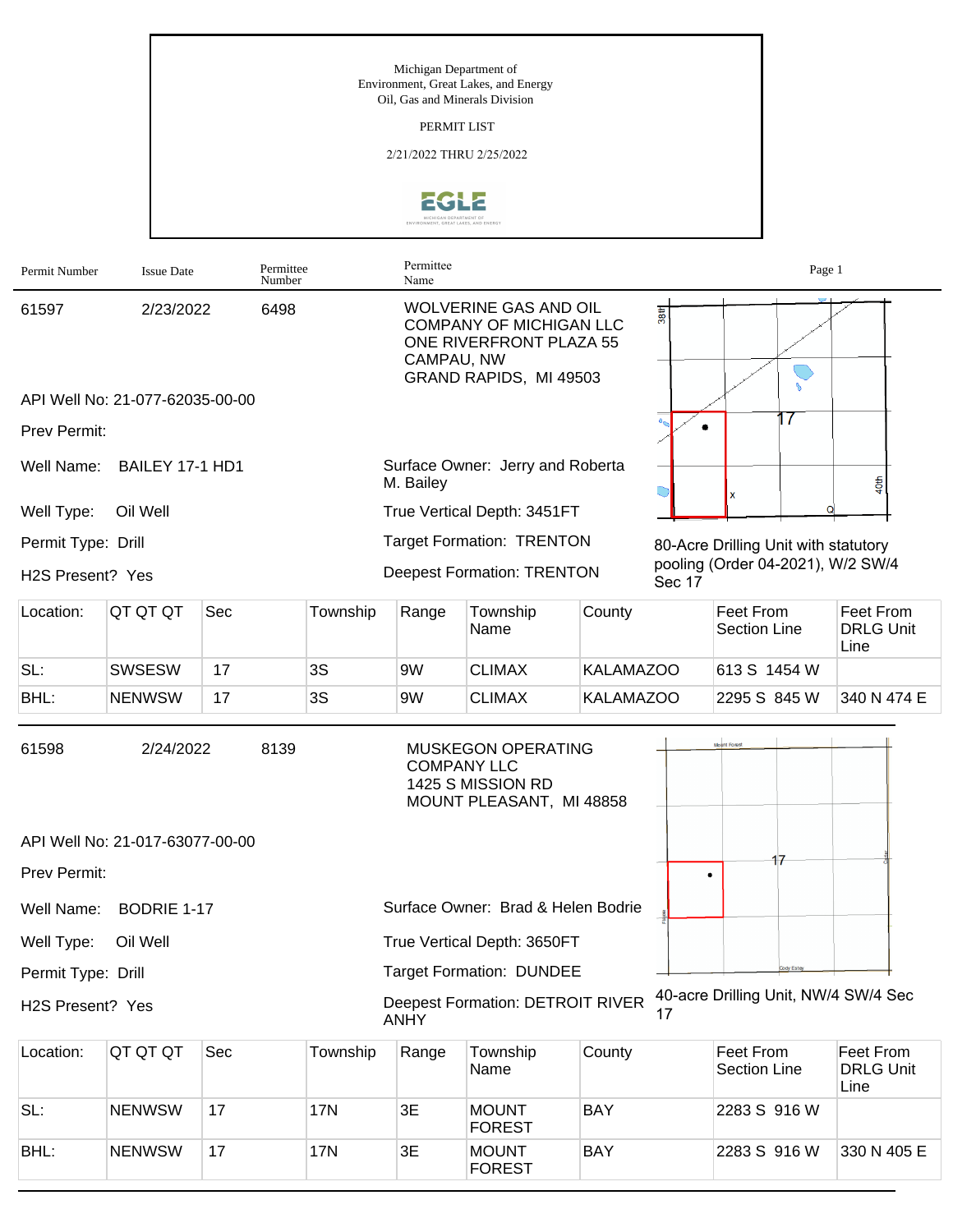

| Permit<br>Number | Permittee<br>Number         | Permittee<br>Name | Page |  |
|------------------|-----------------------------|-------------------|------|--|
| <b>RECORD</b>    | OF<br><b>WELL PLUGGING:</b> |                   |      |  |

|      |      | MID MICHIGAN GAS STORAGE CO       |
|------|------|-----------------------------------|
| 8974 | 4428 | PO BOX 2446                       |
|      |      | <b>HOUSTON. TX 77252-2446 USA</b> |

API Well Number: 21-133-08974-00-00

Well Name: GABEL, LOUIE B-1

<u>. . . . . . . . . . .</u>

. . . . . . . . . . . . . . . . . . .

Plugging Date: 1/28/2022

| Location | <b>JOT OT OT</b> |        | <b>Sec Township</b> | Range | Township Name | County          | Feet From Section<br>Line | Feet From DRLG<br>Unit |
|----------|------------------|--------|---------------------|-------|---------------|-----------------|---------------------------|------------------------|
| SL:      | N2NWSW           | $\sim$ | 18N                 | 10W   | l lincoln     | IOSCEOLA        | 330 N 660 W               | 1330 N 660 W           |
| BHL:     | <b>IN2NWSW</b>   | 131    | 18N                 | 10W   | l lincoln     | <b>IOSCEOLA</b> |                           |                        |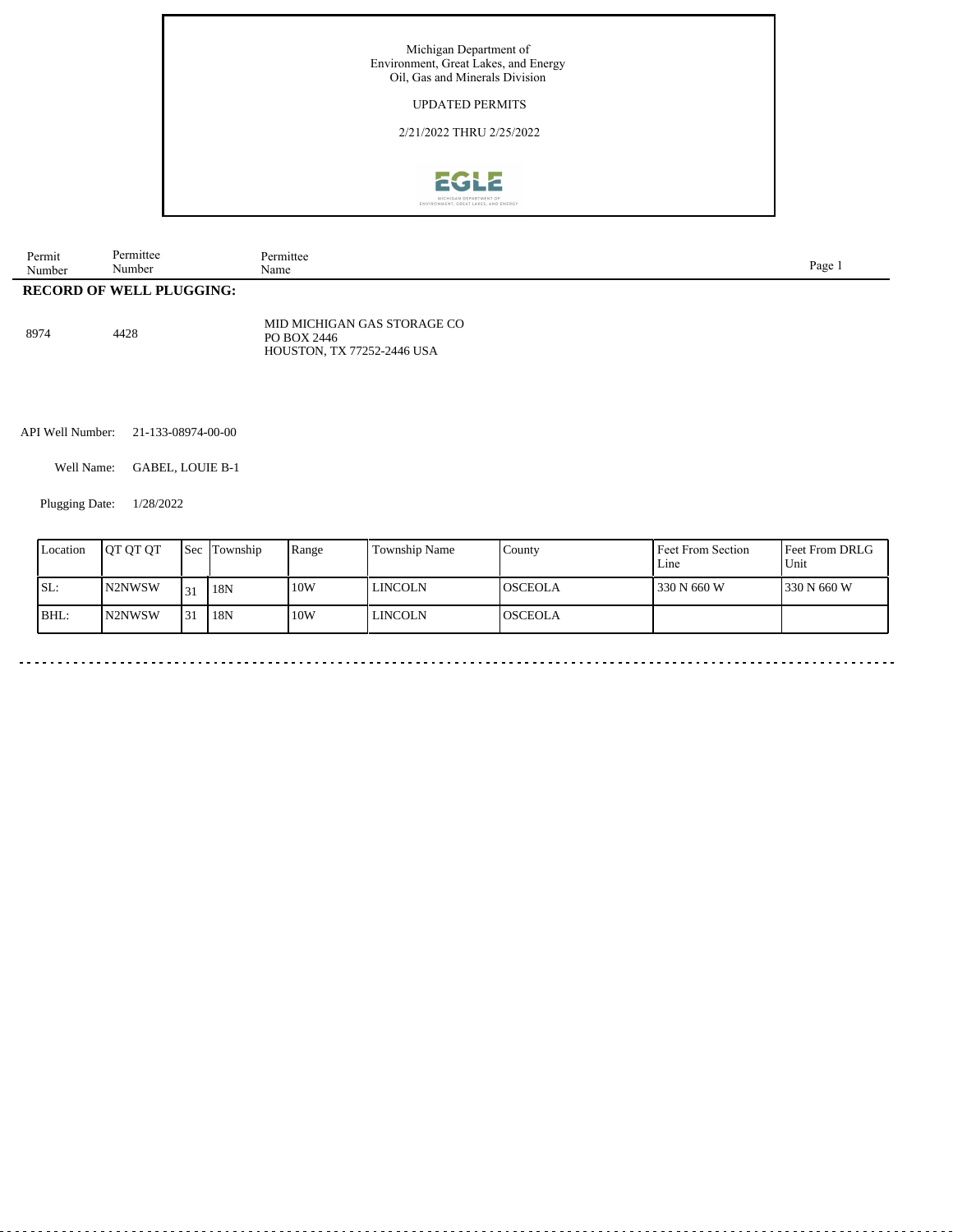

| Permit<br>Number | Permittee<br>Number | Permittee<br>Name                          | Page 2 |
|------------------|---------------------|--------------------------------------------|--------|
|                  |                     | <b>APPLICATIONS TO CHANGE WELL STATUS:</b> |        |
|                  |                     |                                            |        |
| 12641            | 491                 | CONSUMERS ENERGY CO                        |        |

1945 W PARNALL RD JACKSON, MI 49201

API Well Number: 21-035-12641-00-00

Well Name: MICHIGAN GAS STORAGE CO 210

Approval Date: 2/18/2022

| Location | IOT OT OT     |     | <b>Sec Township</b> | Range | Township Name | County        | Feet From Section<br>Line | <b>Feet From DRLG</b><br>Unit |
|----------|---------------|-----|---------------------|-------|---------------|---------------|---------------------------|-------------------------------|
| ISL:     | <b>CNNWSW</b> | 130 | 120N                | 16W   | l winterfield | <b>ICLARE</b> | 660 N 660 W               | 1660 N 660 W                  |
| BHL:     | <b>CNNWSW</b> | 130 | 120N                | 16W   | l winterfield | <b>ICLARE</b> |                           |                               |

Proposed Rework: ACOWS to clean well, log, underream, and return well to ACOWS to Underream Open Hole Comment:

13257 491

CONSUMERS ENERGY CO 1945 W PARNALL RD JACKSON, MI 49201

API Well Number: 21-035-13257-00-00

Well Name: MICHIGAN GAS STORAGE CO 289

Approval Date: 2/18/2022

| Location | <b>OT OT OT</b> | Sec | Township | Range | Township Name | County        | Feet From Section<br>Line | <b>Feet From DRLG</b><br>Unit |
|----------|-----------------|-----|----------|-------|---------------|---------------|---------------------------|-------------------------------|
| SL:      | <b>CNNWNW</b>   | 29  | 120N     | 16W   | l winterfield | <b>ICLARE</b> | 660 N 760 W               | 1660 N 760 W                  |
| BHL:     | ICNNWNW         | 29  | 20N      | 16W   | l winterfield | <b>ICLARE</b> |                           |                               |

. . . . . . . . . . . .

ACOWS for Miscellaneous Comment:

Proposed Rework: ACOWS for Miscellaneous **ACOWS** to clean well, log, underream, perf, acidize, and return well to service expires on 2/18/2023

<u>. . . . . . . . . . . . . . . .</u>

service expires on 2/18/2023

<u>. . . . . . . . . . . . .</u>

<u>..............</u>

<u>. . . . . . . .</u>

 $\frac{1}{2} \left( \frac{1}{2} \right) \left( \frac{1}{2} \right) \left( \frac{1}{2} \right) \left( \frac{1}{2} \right)$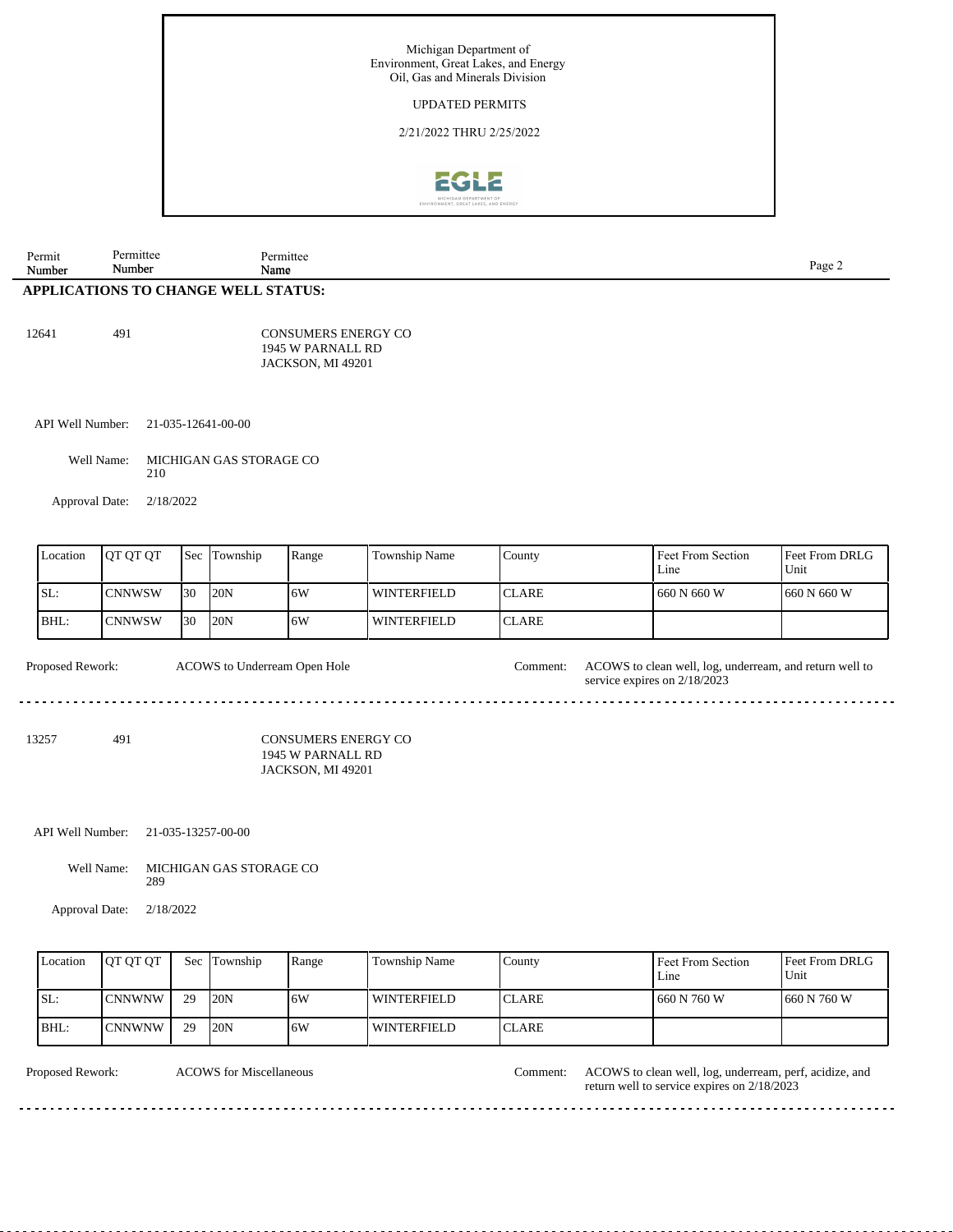

| Permit | Permittee | Permittee                                                            | Page 3 |
|--------|-----------|----------------------------------------------------------------------|--------|
| Number | Number    | Name                                                                 |        |
| 14324  | 491       | <b>CONSUMERS ENERGY CO</b><br>1945 W PARNALL RD<br>JACKSON, MI 49201 |        |

## API Well Number: 21-035-14324-00-00

Well Name: MICHIGAN GAS STORAGE CO 397

Approval Date: 2/17/2022

| Location | OT OT OT      | Sec | Township | Range | <b>Township Name</b> | County        | Feet From Section<br>Line | <b>Feet From DRLG</b><br>l Unit |
|----------|---------------|-----|----------|-------|----------------------|---------------|---------------------------|---------------------------------|
| SL:      | <b>CNNWNW</b> | 32  | 120N     | 6W    | <b>WINTERFIELD</b>   | <b>ICLARE</b> | l 660 N 660 W             | 1660 N 660 W                    |
| BHL:     | <b>CNNWNW</b> | 32  | 120N     | 6W    | <b>WINTERFIELD</b>   | <b>ICLARE</b> |                           |                                 |

| <b>Proposed Rework:</b> |     | <b>ACOWS</b> for Miscellaneous                                | Comment: | ACOWS to log, underream, perf, acidize, and return well to<br>service expires on 2/17/2023 |
|-------------------------|-----|---------------------------------------------------------------|----------|--------------------------------------------------------------------------------------------|
| 17500                   | 491 | CONSUMERS ENERGY CO<br>1945 W PARNALL RD<br>JACKSON, MI 49201 |          |                                                                                            |

## API Well Number: 21-113-17500-00-00

Well Name: MICHIGAN GAS STORAGE CO 122

<u>. . . . . . . . .</u>

Approval Date: 2/22/2022

| Location | <b>OT OT OT</b> |      | <b>Sec</b> Township | Range | Township Name    | County           | <b>Feet From Section</b><br>Line | <b>Feet From DRLG</b><br>Unit |
|----------|-----------------|------|---------------------|-------|------------------|------------------|----------------------------------|-------------------------------|
| ISL:     | <b>INWSENW</b>  | l 20 | 121N                | 7W    | I RIVERSIDE.     | <b>MISSAUKEE</b> | 760 S 710 E                      | 760 S 710 E                   |
| IBHL:    | INWSENW         | l 20 | 121N                | 7W    | <b>RIVERSIDE</b> | <b>MISSAUKEE</b> |                                  |                               |

<u>. . . . . . . . . . . . . . .</u>

dia a a a a

Proposed Rework: Temporarily Abandoned Comment: ACOWS for TA expires on 2/22/23

. . . . .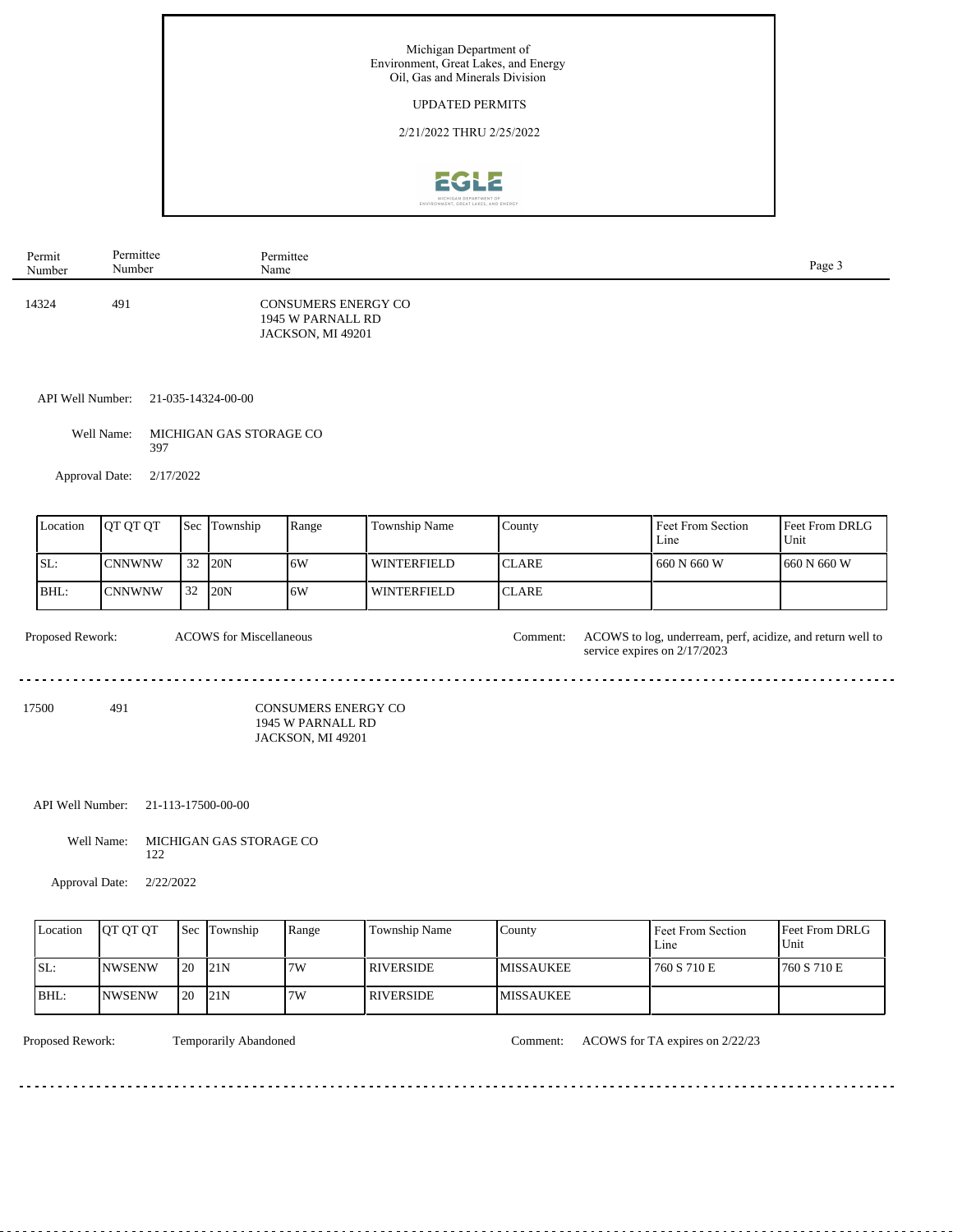

| Permit | Permittee | Permittee                                                            | Page 4 |
|--------|-----------|----------------------------------------------------------------------|--------|
| Number | Number    | Name                                                                 |        |
| 20960  | 491       | <b>CONSUMERS ENERGY CO</b><br>1945 W PARNALL RD<br>JACKSON, MI 49201 |        |

API Well Number: 21-035-20960-00-00

Well Name: M G S C 936

Approval Date: 2/18/2022

| Location    | <b>IOT OT OT</b> | <b>Sec Township</b> | Range | <b>Township Name</b> | County       | <b>Feet From Section</b><br>Line | <b>Feet From DRLG</b><br>Unit |
|-------------|------------------|---------------------|-------|----------------------|--------------|----------------------------------|-------------------------------|
| ISL:        | <b>NWNESW</b>    | 2120N               | 16W   | WINTERFIELD          | <b>CLARE</b> | 150 N 1220 E                     | 100 N 1220 E                  |
| <b>BHL:</b> | <b>NWNESW</b>    | 2120N               | .6W   | <b>WINTERFIELD</b>   | <b>CLARE</b> |                                  |                               |

| <b>Proposed Rework:</b> |     | ACOWS to Underream Open Hole                    | Comment: | ACOWS to clean well, log, underream, and return well to<br>service expires on $2/18/2023$ |
|-------------------------|-----|-------------------------------------------------|----------|-------------------------------------------------------------------------------------------|
| 9004                    | 491 | <b>CONSUMERS ENERGY CO</b><br>$\overline{1011}$ |          |                                                                                           |

1945 W PARNALL RD JACKSON, MI 49201

## API Well Number: 21-035-09004-00-00

Well Name: M G S C 590

. . . . . . . . . . . . . .

Approval Date: 2/18/2022

| Location | <b>OT OT OT</b> |     | <b>Sec Township</b> | Range | Township Name      | County        | Feet From Section<br>Line | <b>Feet From DRLG</b><br>Unit |
|----------|-----------------|-----|---------------------|-------|--------------------|---------------|---------------------------|-------------------------------|
| ISL:     | <b>CNNE</b>     | -20 | 20N                 | 16W   | <b>WINTERFIELD</b> | <b>ICLARE</b> | 1320 S 1320 W             | 1320 N 1320 E                 |
| BHL:     |                 | 20  | 20N                 | 16W   | WINTERFIELD        | <b>ICLARE</b> |                           |                               |

ACOWS to Underream Open Hole

Proposed Rework: ACOWS to log, underream, perf, and return well to service expires on 2/18/2023

 $- - - - -$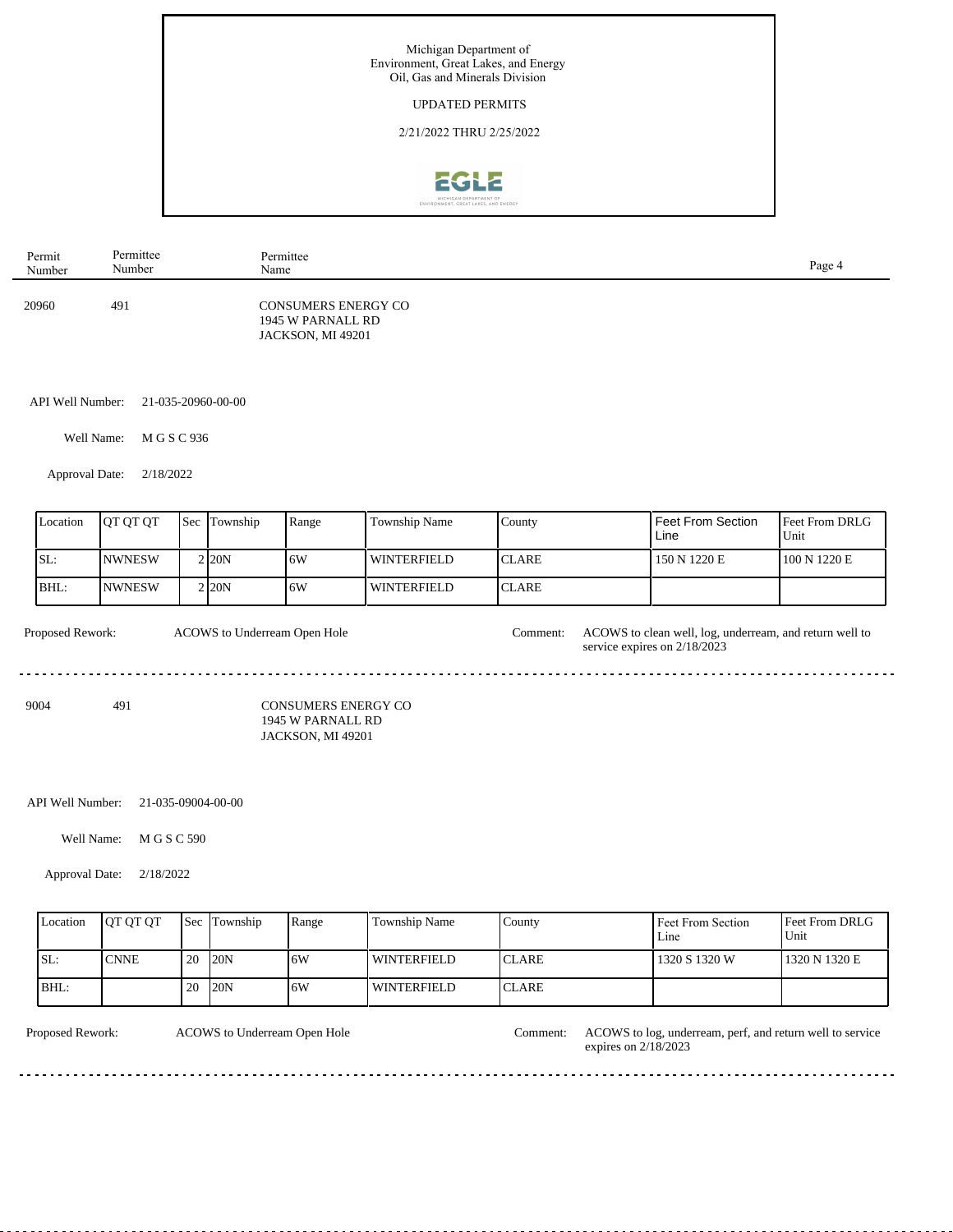

| Permit | Permittee | Permittee                                                            | Page 5 |
|--------|-----------|----------------------------------------------------------------------|--------|
| Number | Number    | Name                                                                 |        |
| 9244   | 491       | <b>CONSUMERS ENERGY CO</b><br>1945 W PARNALL RD<br>JACKSON, MI 49201 |        |

API Well Number: 21-035-09244-00-00

Well Name: M G S C 659

Approval Date: 2/18/2022

l.

 $\sim$   $\sim$   $\sim$ 

| Location | <b>IOT OT OT</b> |    | <b>Sec Township</b> | Range | <b>Township Name</b> | County | Feet From Section<br>Line | <b>Feet From DRLG</b><br>Unit |
|----------|------------------|----|---------------------|-------|----------------------|--------|---------------------------|-------------------------------|
| ISL:     | <b>CNSW</b>      | 31 | 120N                | 6W    | WINTERFIELD          | ICLARE | 1320 S 1320 W             | 1320 N 1320 E                 |
| BHL:     |                  |    | 20N                 | 6W    | WINTERFIELD          | ICLARE |                           |                               |

Proposed Rework: ACOWS to Underream Open Hole Comment: ACOWS to underream, perf, and acidize expires on 2/18/2023